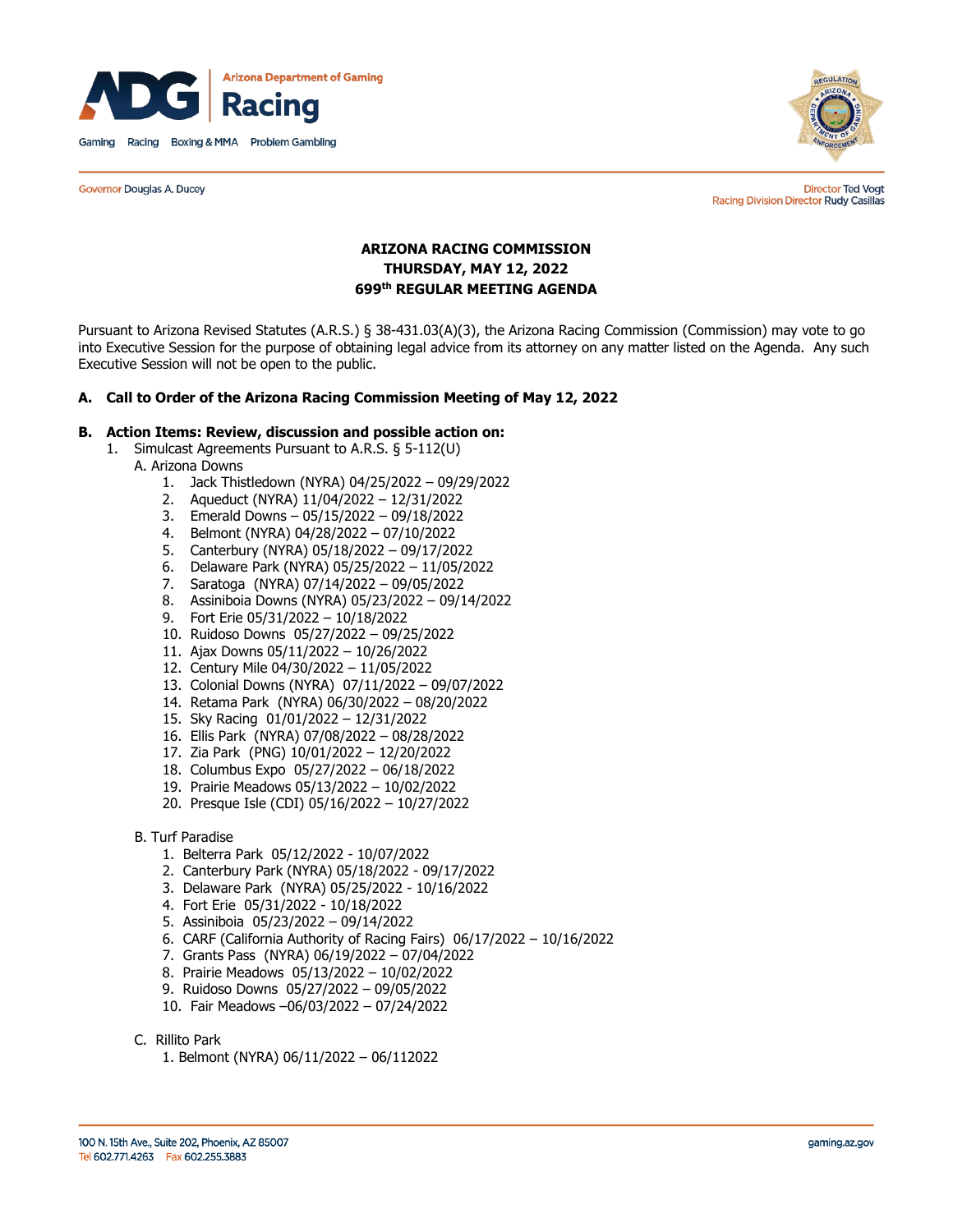- 2. Simulcast Horse Racing Import Signals Pursuant to IHA Section 3004(a)(3) A. Arizona Downs
	- 1. Jack Thistledown (anticipated dates: 04/25/2022 09/29/2022)
	- 2. Aqueduct (anticipated dates: 11/04/2022 12/31/2022)
	- 3. Emerald Downs (anticipated dates: 05/15/2022 09/18/2022)
	- 4. Belmont (anticipated dates: 04/28/2022 07/10/2022)
	- 5. Canterbury (anticipated dates: 05/18/2022 09/17/2022)
	- 6. Delaware Park (anticipated dates: 05/25/2022 11/05/2022)
	- 7. Saratoga (anticipated dates: 07/14/2022 09/05/2022)
	- 8. Assiniboia Downs (anticipated dates: 05/23/2022 09/14/2022)
	- 9. Fort Erie (anticipated dates: 05/31/2022 10/18/2022)
	- 10. Ruidoso Downs (anticipated dates: 05/27/2022 09/25/2022)
	- 11. Ajax Downs (anticipated dates: 05/11/2022 10/26/2022)
	- 12. Century Mile (anticipated dates: 04/30/2022 11/05/2022)
	- 13. Colonial Downs (anticipated dates: 07/11/2022 09/07/2022)
	- 14. Retama Park (anticipated dates: 06/30/2022 08/20/2022)
	- 15. Sky Racing (anticipated dates: 01/01/2022 12/31/2022)
	- 16. Ellis Park (anticipated dates: 07/08/2022 08/28/2022)
	- 17. Zia Park (anticipated dates: 10/01/2022 12/20/2022)
	- 18. Columbus Expo (anticipated dates: 05/27/2022 06/18/2022)
	- 19. Prairie Meadows (anticipated dates: 05/13/2022 10/02/2022)
	- 20. Presque Isle (anticipated dates: 05/16/2022 10/27/2022)

# B. Turf Paradise

- 1. Belterra Park (anticipated dates: 05/12/2022 09/01/2022)
- 2. Canterbury Park (anticipated dates: 05/18/2022 09/01/2022)
- 3. Delaware Park (anticipated dates: 05/25/2022 09/01/2022)
- 4. Fort Erie (anticipated dates: 05/31/2022 09/01/2022)
- 5. Assiniboia (anticipated dates: 05/23/2022 09/01/2022)
- 6. CARF (California Authority of Racing Fairs) (anticipated dates: 06/17/2022 09/01/2022)
- 7. Grants Pass (anticipated dates: 06/19/2022 09/01/2022)
- 8. Prairie Meadows (anticipated dates: 05/13/2022 09/01/2022)
- 9. Ruidoso Downs (anticipated dates: 05/27/2022 09/01/2022)
- 10. Fair Meadows (anticipated dates: 06/03/2022 07/24/2022)
- C. Rillito Park
	- 1. Belmont 06/11/2022 06/11/2022)

# **C. Information Reports**

- 1. Track Safety Report(s) (Susan Gale, DVM)
- 2. Budget Report (Director Casillas/Jason La Forest)
- 3. Report on International Horseracing Integrity Act (Wm. Leroy Gessmann, HBPA)
- 4. Permittee Reports **Not to exceed 3 minutes** 
	- a. American Greyhound Racing
	- b. Arizona Downs
- c. County Fairs
- d. Rillito Park
	- e. Tucson Greyhound Park
	- f. Turf Paradise
- 5. Optional Industry Stakeholder Association Updates (limited to officers or officially designated spokesperson) **Not to exceed 3 minutes**
	- a. Arizona Counties Racing Association
	- b. Arizona Quarter Horse Racing Association
	- c. Arizona Thoroughbred Breeders Association
	- d. Horsemen's Benevolent & Protective Association
	- e. Jockey's Guild